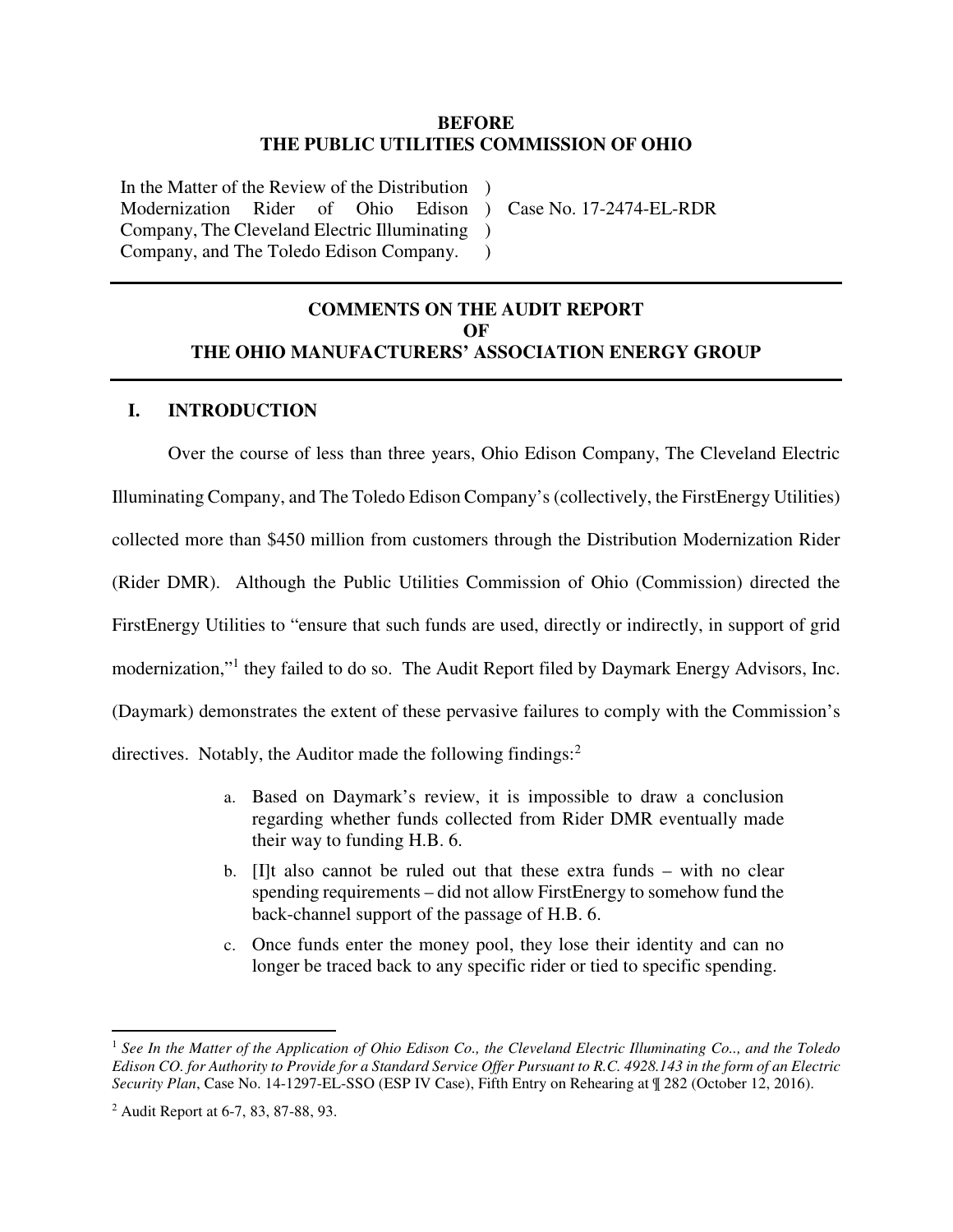- d. [G]iven the inability to trace how Rider DMR funds were spent, we cannot rule out with certainty use of Rider DMR funds to support of [sic] the passage of H.B. 6.
- e. [T]he projects FirstEnergy categorized as grid modernization during the Rider DMR period were recovered under different riders, suggesting that Rider DMR funds did not fund these grid modernization projects.
- f. Given that the intent of Rider DMR was clearly to enable grid modernization, either directly or indirectly, it should have been incumbent on FirstEnergy to track such spending.
- g. There was no significant increase in budgeted capital expenditures (capex) for grid modernization with the passage of Rider DMR. In contrast, there was a notable increase in budgeted capex on grid modernization with the passage of Grid Mod I.
- h. FirstEnergy Corp. did not reduce its long-term debt obligations during the Rider DMR period. Rather, FirstEnergy Corp. took on an additional \$2.4 billion in debt.
- i. There was insufficient long-term debt issued by the Ohio Companies during the Rider DMR period to draw any conclusions regarding the Rider DMR impact on the cost of long-term debt. However, the Ohio Companies did pay down approximately \$105 million in debt during the Rider DMR period. Given the inability to trace funds, there is no documented evidence that Rider DMR revenues were used to fund this reduction.
- j. [T]he Ohio Companies' dividend payout ratio from 2017-2019 (including the second half of 2019 when Rider DMR was not in place) was above peer averages and stands out. Rider DMR funds may have contributed to this dividend, but there is not documented evidence to prove or disprove a conclusion.
- k. There is no written policy or formal supporting documentation to justify the equity infusions made to the Ohio Companies during the Rider DMR period.
- l. [I]t is reasonable to conclude that the Rider DMR funds likely contributed to the excess earnings.

The lack of supporting documentation regarding the use of the Rider DMR funds is perplexing

given that the Commission directed Staff to conduct periodically reviews of the use of the Rider

DMR funds when it first approved Rider DMR.<sup>3</sup>

<sup>&</sup>lt;sup>3</sup> ESP IV Case, Fifth Entry on Rehearing at  $\mathbb{I}$  282 (October 12, 2016).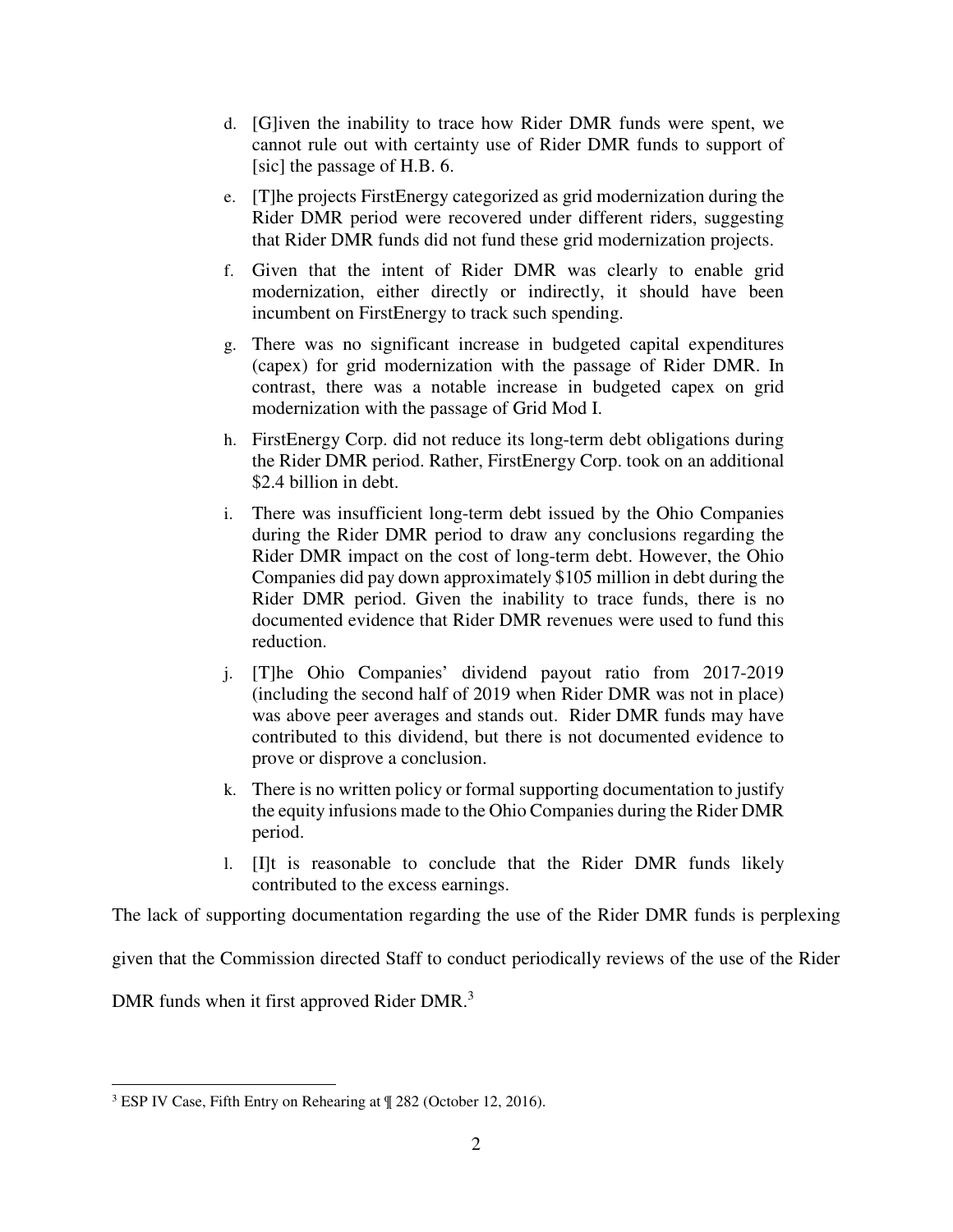The Commission approved FirstEnergy Utilities' Fourth Electric Security Plan (ESP IV) on March 31, 2016.<sup>4</sup> Thereafter, on rehearing, the Commission authorized the FirstEnergy Utilities to implement Rider DMR.<sup>5</sup> Subsequently, in the above-captioned proceeding, the Commission directed Staff to issue a request for proposal (RFP) for an independent auditor to assist staff with the Rider DMR audit and selected an auditor on January 24, 2018.<sup>6</sup>

After OMAEG and others appealed the implementation of Rider DMR, the Supreme Court of Ohio held that Rider DMR was unlawful and must be removed from the FirstEnergy Utilities' ESP IV.<sup>7</sup> Subsequently, the Commission ordered the FirstEnergy Utilities to file proposed revised tariffs, removing Rider DMR from ESP IV and the FirstEnergy Utilities complied with that directive.<sup>8</sup> Subsequently, the Commission determined that by terminating the DMR, it had also terminated the requirement of a final review of the rider, and dismissed the case before the auditor ever submitted a final report.<sup>9</sup>

On September 8, 2020, the Office of the Ohio Consumers' Counsel (OCC) filed a motion in the above-captioned proceeding requesting Commission action in response to a federal criminal complaint alleging that former Ohio House Speaker Larry Householder and others orchestrated a corrupt enterprise to enact Am. Sub. H.B. 6 (H.B. 6) and oppose the subsequent referendum effort. Specifically, OCC requested, among other actions, that the Commission reopen the audit of the FirstEnergy Utilities' Rider DMR to "ensure that such funds are used, directly or indirectly, in

<sup>4</sup> ESP IV Case, Opinion and Order (March 31, 2016).

<sup>5</sup> ESP IV Case, Fifth Entry on Rehearing at ¶ 185 (October 12, 2016).

 $6$  Entry at  $\text{\textsterling} 1$  (December 13, 2017); Entry at  $\text{\textsterling} 1$  (January 24, 2018).

<sup>7</sup> *In re Application of Ohio Edison Co. v. Pub. Util. Comm*., 157 Ohio St.3d 73, 2019-Ohio-2401, 131 N.E.3d 906 at 14-219, ¶¶ 14-29.

<sup>8</sup> P.U.C.O. No. 11 Tariff Removal of Rider DMR (October 18, 2019).

<sup>9</sup> Entry at ¶¶ 9-12 (February 26, 2020).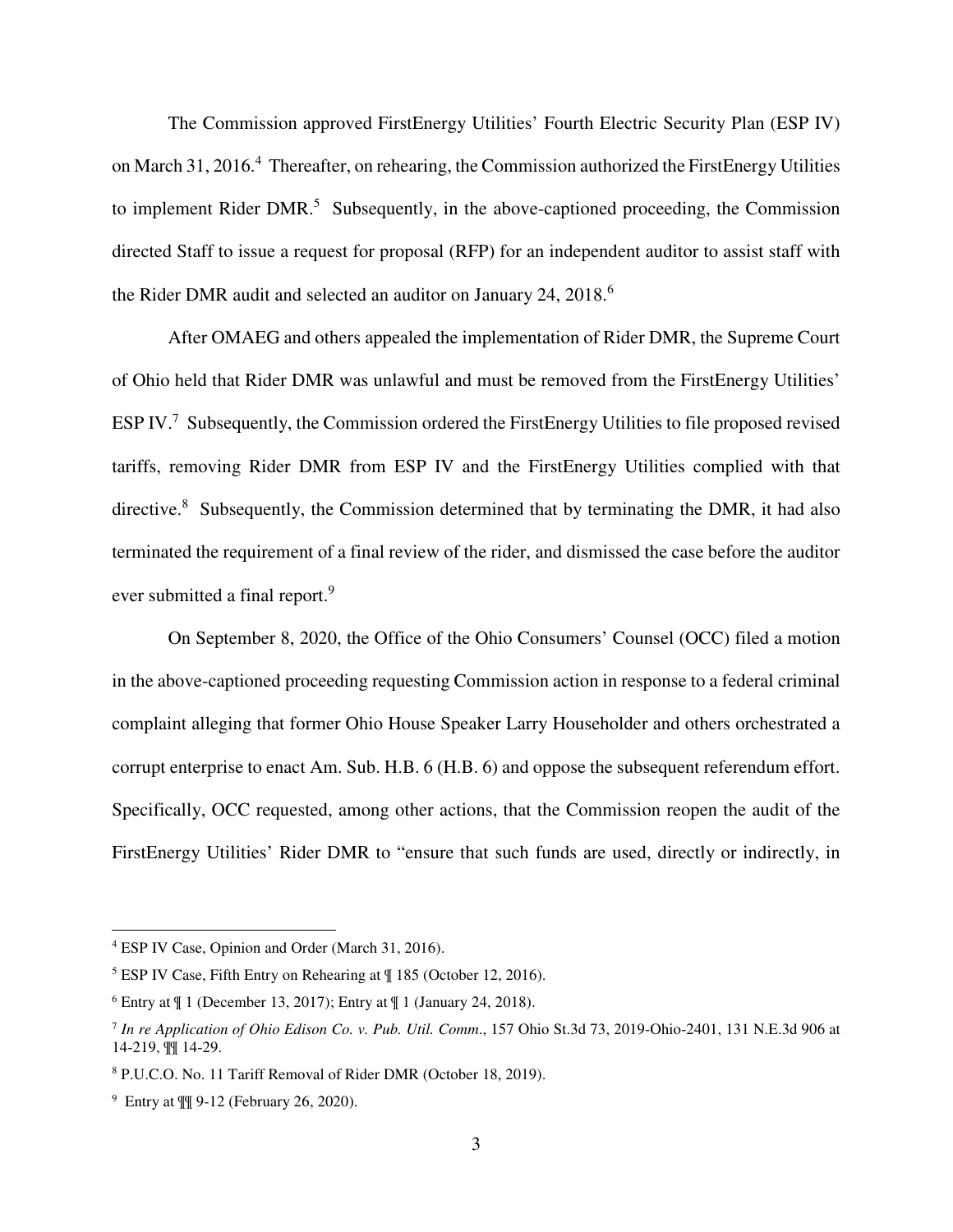support of grid modernization" as originally ordered by the Commission and to "ensure that there is no unlawful subsidy of the Companies' affiliates."<sup>10</sup>

On December 30, 2020, the Commission determined that "given the unique circumstances at this time and in the interests of both transparency and state policy…good cause exists to grant OCC's motion and initiate an additional review of the entire duration of Rider DMR" and re-open the above-captioned proceeding.<sup>11</sup> As such, the Commission directed the Commission Staff to issue an RFP soliciting the services of an independent auditor to assist Staff with a full audit of the FirstEnergy Utilities' implementation of Rider DMR.<sup>12</sup> Specifically, the Commission tasked the auditor with determining whether funds collected from ratepayers through Rider DMR were used to support H.B. 6 or oppose the subsequent referendum effort.<sup>13</sup> The Commission clarified that the audit was to examine the time period leading up to the passage of H.B. 6 and the subsequent referendum.<sup>14</sup>

On June 2, 2021, the Commission selected Daymark to perform the audit.<sup>15</sup> Daymark filed its final Audit Report on January 14, 2022.<sup>16</sup> The Commission instructed interested parties to submit comments on the Audit Report by April 19, 2022.<sup>17</sup> Accordingly, OMAEG respectfully submits the following comments.

<sup>&</sup>lt;sup>10</sup> OCC Motion for a PUCO Investigation and Management Audit of FirstEnergy, Its Corporate Governance and its Activities Regarding House Bill 6, etc., at 3-6, Case Nos. 17-2474-EL-RDR and 17-974-EL-UNC (September 8, 2020).

<sup>&</sup>lt;sup>11</sup> Entry at  $\P$  22 (December 30, 2020).

<sup>12</sup> *Id.* at ¶ 23.

<sup>13</sup> *Id*.

 $^{14}$  *Id.* 

<sup>15</sup> Entry (June 2, 2021).

<sup>&</sup>lt;sup>16</sup> Rider DMR Audit Report (Confidential and Public Versions) (January 14, 2022) (Audit Report).

 $17$  Entry at  $\P$  37 (February 18, 2022).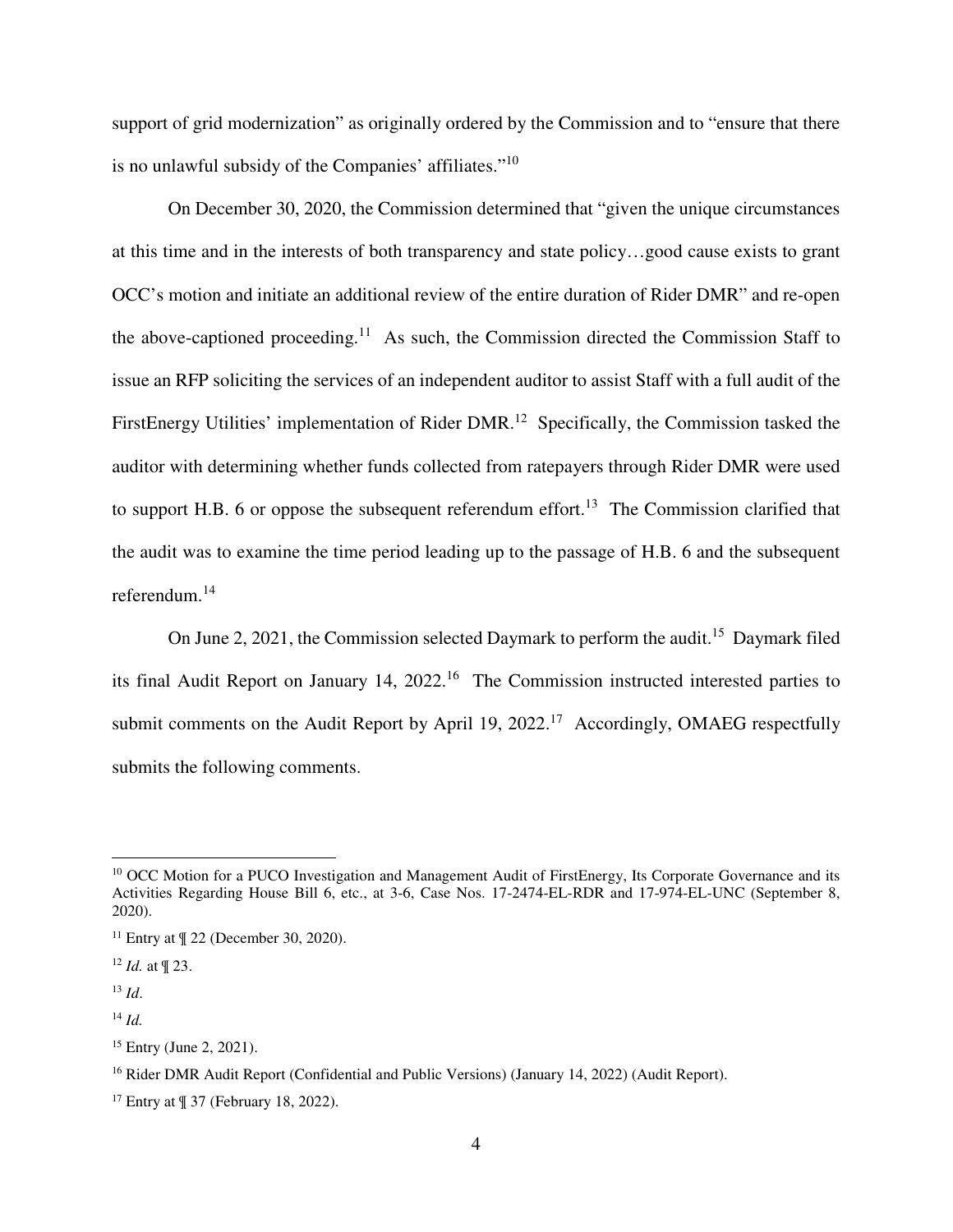#### **II. COMMENTS**

### **A. The Audit Report demonstrates that the FirstEnergy Utilities failed to comply with the terms of ESP I.**

When the Commission first approved Rider DMR, the Commission directed Staff "to periodically review how the Companies, and FirstEnergy Corp., use the Rider DMR funds to ensure that such funds are used, directly or indirectly, in support of grid modernization."<sup>18</sup> More specifically, while the Commission did not explicitly restrict the use of the funds, it clearly detailed its expectations for how the Rider DMR funds were to be used and set up a review process to ensure that the funds were used as expected to support grid modernization:

Although we will not place restrictions on the use of Rider DMR funds, the Commission directs Staff to periodically review how the Companies, and FirstEnergy Corp., use the Rider DMR funds to ensure that such funds are used, directly or indirectly, in support of grid modernization. The Commission notes that grid modernization initiatives, such as smart grid deployment or utility scale battery technology, may involve very large up-front investments, which will be recovered over a number of years (Rehearing Tr. Vol. Ill at 585-86). Therefore, the Companies may use revenue under Rider DMR to make the large cash up-front investments to fund grid modernization (Co. Ex. 206 at 5-6). On the other hand, we recognize that the Companies and FirstEnergy Corp. may use revenue from Rider DMR to indirectly support grid modernization investments (Co. Ex. 206 at 16). Such steps should lower the cost of borrowing the funds needed to invest in grid modernization and may include reducing outstanding pension obligations, reducing debt, or taking other steps to reduce the long-term costs of accessing capital. The Commission finds that this Staff review will ensure that there is no unlawful subsidy of the Companies' affiliates.<sup>19</sup>

Given this clear directive from the Commission, the FirstEnergy Utilities were aware or should have been aware of the requirement that the Rider DMR funds were to be spent directly or indirectly on grid modernization, and that Staff was to audit the spending, and "it should have been incumbent on FirstEnergy to track such spending" in order to demonstrate that it was following

<sup>18</sup> ESP IV Case, Fifth Entry on Rehearing at ¶ 282 (October 12, 2016).

<sup>19</sup> *Id.*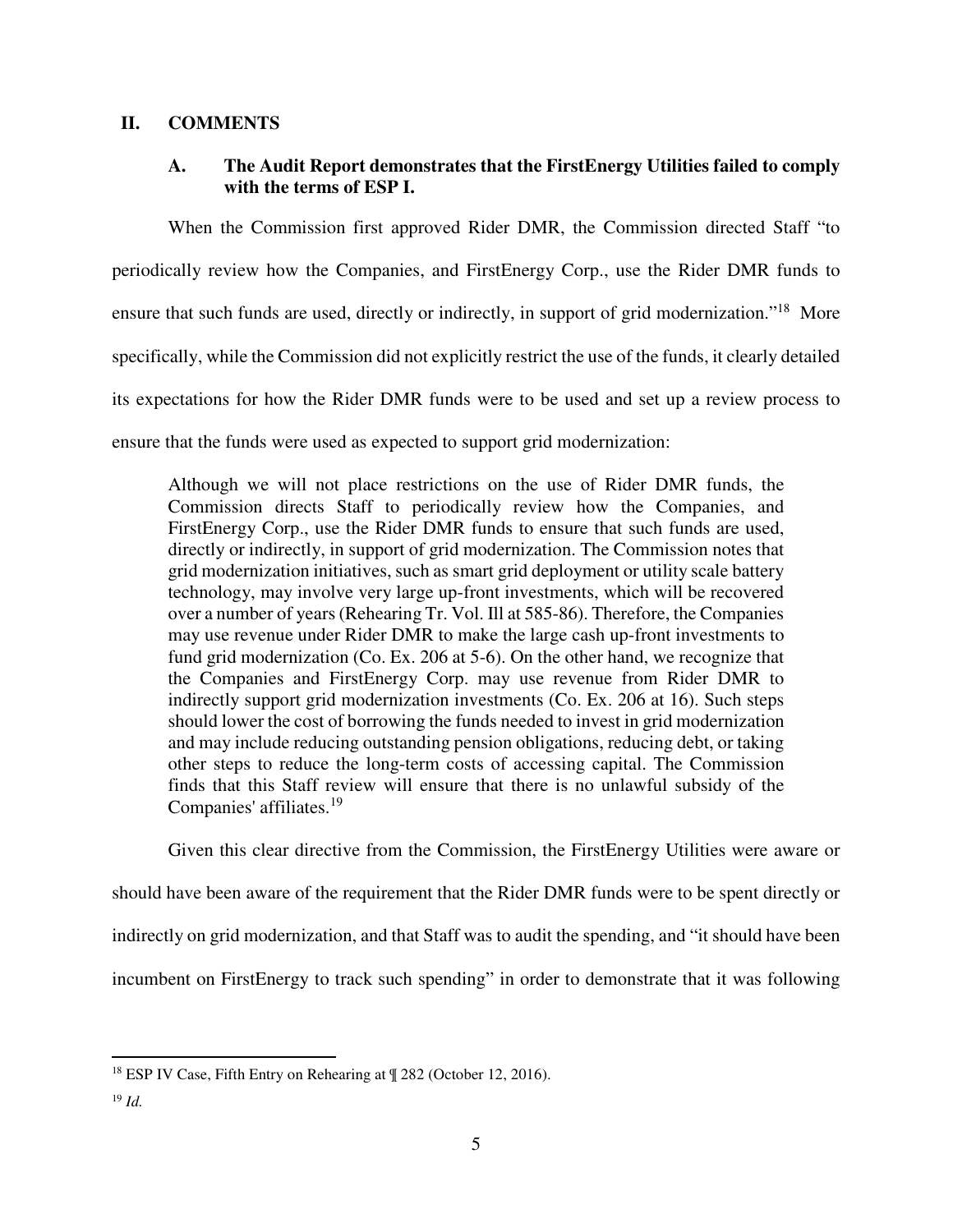the Commission's directives.<sup>20</sup> However, it is clear from the audit that the FirstEnergy Utilities did not attempt to track the spending or even demonstrate that the Rider DMR funds were actually used to support grid modernization.

Rather than earmarking funds collected through Rider DMR, the funds were simply placed in a "money pool," where the funds lost all identity and could no longer be traced to any specific revenue stream or spending.<sup>21</sup> FirstEnergy Corp. or the FirstEnergy Utilities did not performed any internal or external audits on the "money pool" in the past five years.<sup>22</sup> However, while the money pool makes it difficult—perhaps by design—to discern how Rider DMR funds were spent, it is nonetheless apparent that the FirstEnergy Utilities did not actually spend the Rider DMR funds on distribution modernization.

Daymark defined what it looked at to determine whether the Rider DMR funds were used directly and/or indirectly to support grid modernization. The auditor explained that direct support would be the use of Rider DMR funds to fund capital projects meeting the definition of grid modernization, while indirect support would consist of actions that lower the cost of capital or improve access to the capital needed to fund grid modernization projects.

After reviewing pertinent documents and conducting interviews with FirstEnergy Corp. employees and the FirstEnergy Utilities, Daymark concluded that "there was a general lack of knowledge on the specifics of Rider DMR," "which suggest[ed] that grid modernization was not a well-communicated priority."<sup>23</sup> In fact, the FirstEnergy Utilities did not reference Rider DMR

<sup>20</sup> Audit Report at 6-7.

<sup>21</sup> *Id.* at 7.

<sup>22</sup> *Id.*at 8.

<sup>23</sup> *Id.*at 6.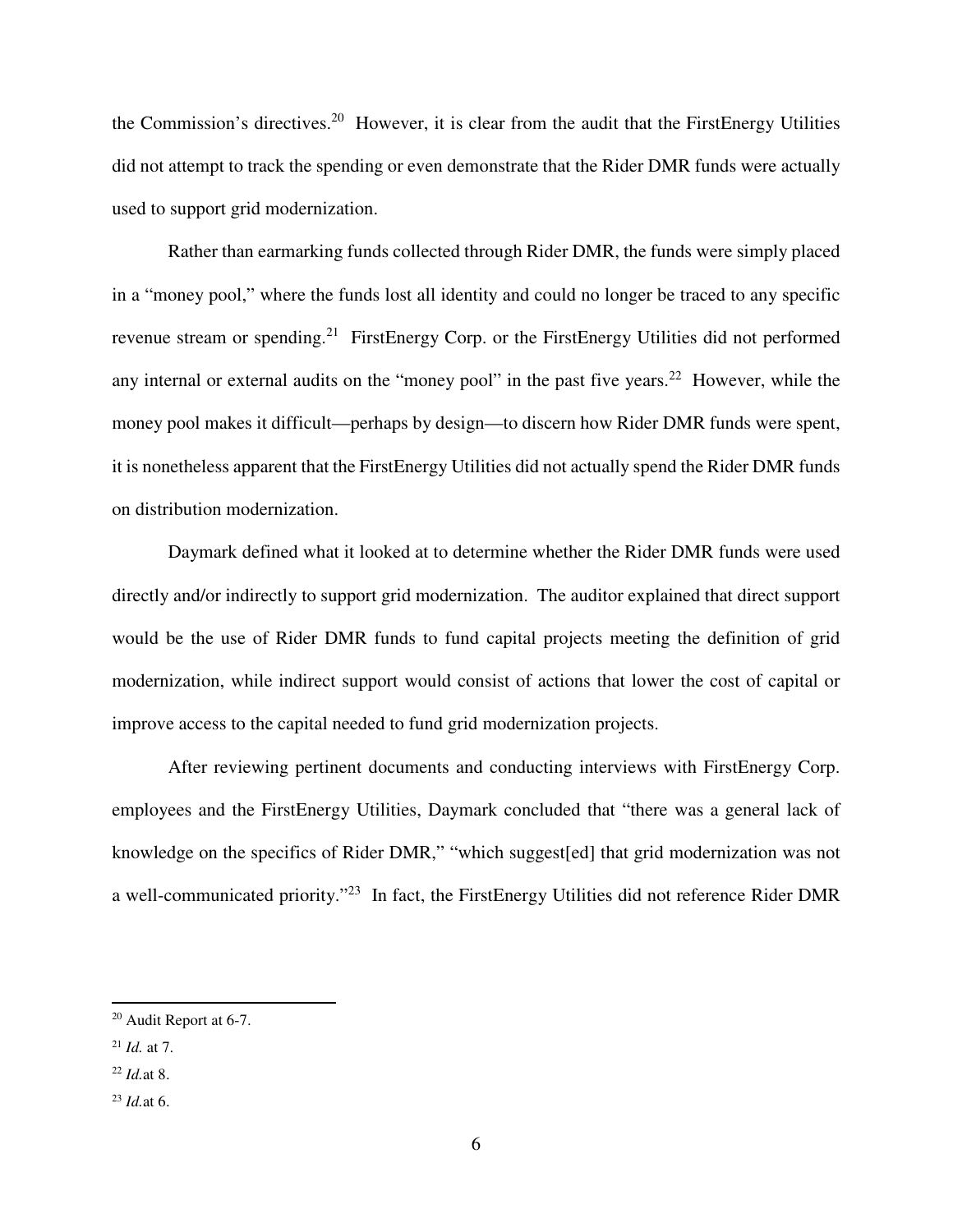or grid modernization in corporate and board documents, or appropriately communicate grid modernization to its employees or as regulatory strategy. $24$ 

The auditor also noted that projects that the FirstEnergy Utilities categorized as grid modernization during the Rider DMR period for purposes of the audit were recovered under different riders, such as Rider AMI, the Toledo LED Lighting pilot, and Rider DCR, suggesting that Rider DMR funds did not fund these grid modernization projects.<sup>25</sup> The auditor also found that even though FirstEnergy categorized capital projects as grid modernization during the Rider DMR period if they "increased the resiliency or intelligence of the Ohio Companies' distribution system,"<sup>26</sup> the FirstEnergy Utilities' SAFI or CAIDI performance metrics did not demonstrate overall improvement during the DMR period.<sup>27</sup>

Additionally, the Audit Report explained that "FirstEnergy did not produce any meaningful analysis to support the dividend payments received from the Ohio Companies. As a result, Daymark was unable to directly observe or validate any driving factor behind the Ohio Companies' increase in dividend payments to FirstEnergy during the Rider DMR period."<sup>28</sup> Daymark concluded that they "cannot rule out the possibility that Rider DMR funds contributed, at least in part, to make this large dividend payment."<sup>29</sup> The Audit Report further highlights the fact that not only did the FirstEnergy Utilities not use Rider DMR funds for grid modernization, but they also did not keep track of how Rider DMR funds were spent. This flies directly in the face of the

<sup>27</sup> *Id.*at 19-21.

<sup>29</sup> *Id.*

<sup>24</sup> Audit Report at 6*.*

<sup>25</sup> *Id.*at 7, 16.

<sup>&</sup>lt;sup>26</sup> *Id.*at 7 (citing to FirstEnergy Utilities' data responses (Set 3 DR 2, Set 5 DR 4).

<sup>28</sup> *Id.*at 87.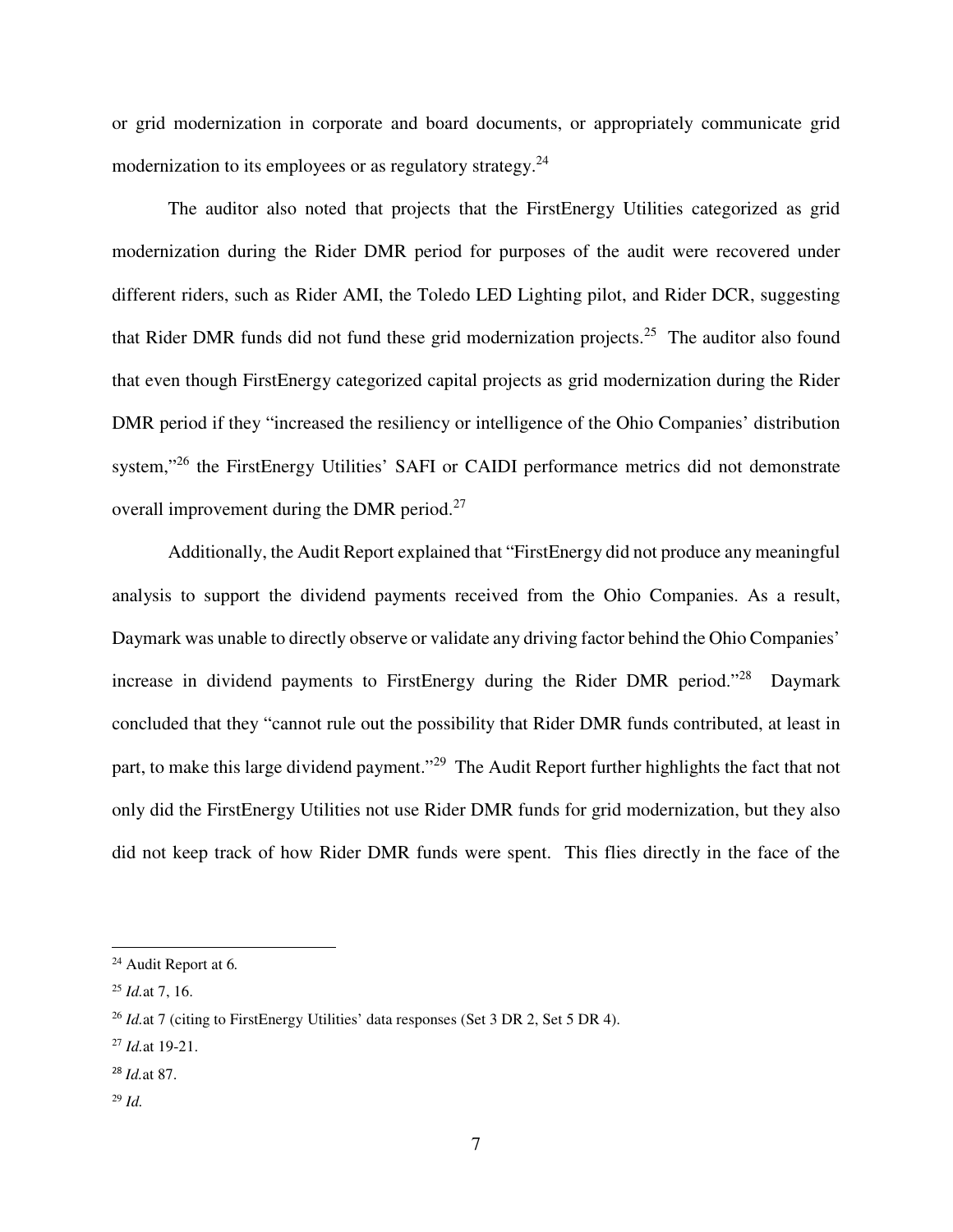Commission's ruling authorizing Rider DMR, which called for a review to "ensure that such funds are used, directly or indirectly, in support of grid modernization."<sup>30</sup>

### **B. The Commission should direct the FirstEnergy Utilities to return the Rider DMR Funds to Customers if they cannot unequivocally demonstrate that the FirstEnergy Utilities did not use Rider DMR funds to support H.B. 6 political spending.**

Daymark's Audit Report stated that it was possible that Rider DMR funds were used to support the passage and referendum efforts incumbent for the passage and implementation of the tainted H.B. 6. As noted by the Daymark, "[at] a basic level, recovery under Rider DMR was not based on any specific expense or action, rather, it was a straight collection of funds."<sup>31</sup> As such, based on the information available to Daymark, "it is impossible to draw a conclusion regarding whether funds collected from Rider DMR eventually made their way to funding H.B. 6.<sup>32</sup> At the same time, "it also cannot be ruled out that these extra funds – with no clear spending requirements – did not allow FirstEnergy to somehow fund the back-channel support of the passage of H.B.  $6. "33"$ 

Of course, given that the FirstEnergy Utilities intentionally obscured the destination of Rider DMR funds, and given the FirstEnergy Utilities' ongoing resistance to parties' discovery attempts, including efforts to depose former employees with first-hand knowledge, it would be difficult, if not impossible, for an outside party to demonstrate what exactly the Rider DMR funds were ultimately used for within the FirstEnergy entities. Nevertheless, the Audit Report raises a strong inference that the FirstEnergy Utilities not only could have used Rider DMR funds for purposes related to H.B. 6, but that the FirstEnergy Utilities intentionally disguised the ultimate

<sup>30</sup> ESP IV Case, Fifth Entry on Rehearing at ¶ 282 (Oct. 12, 2016).

<sup>31</sup> Audit Report at 23.

<sup>32</sup> *Id.*at 88.

<sup>33</sup> *Id.*at 93.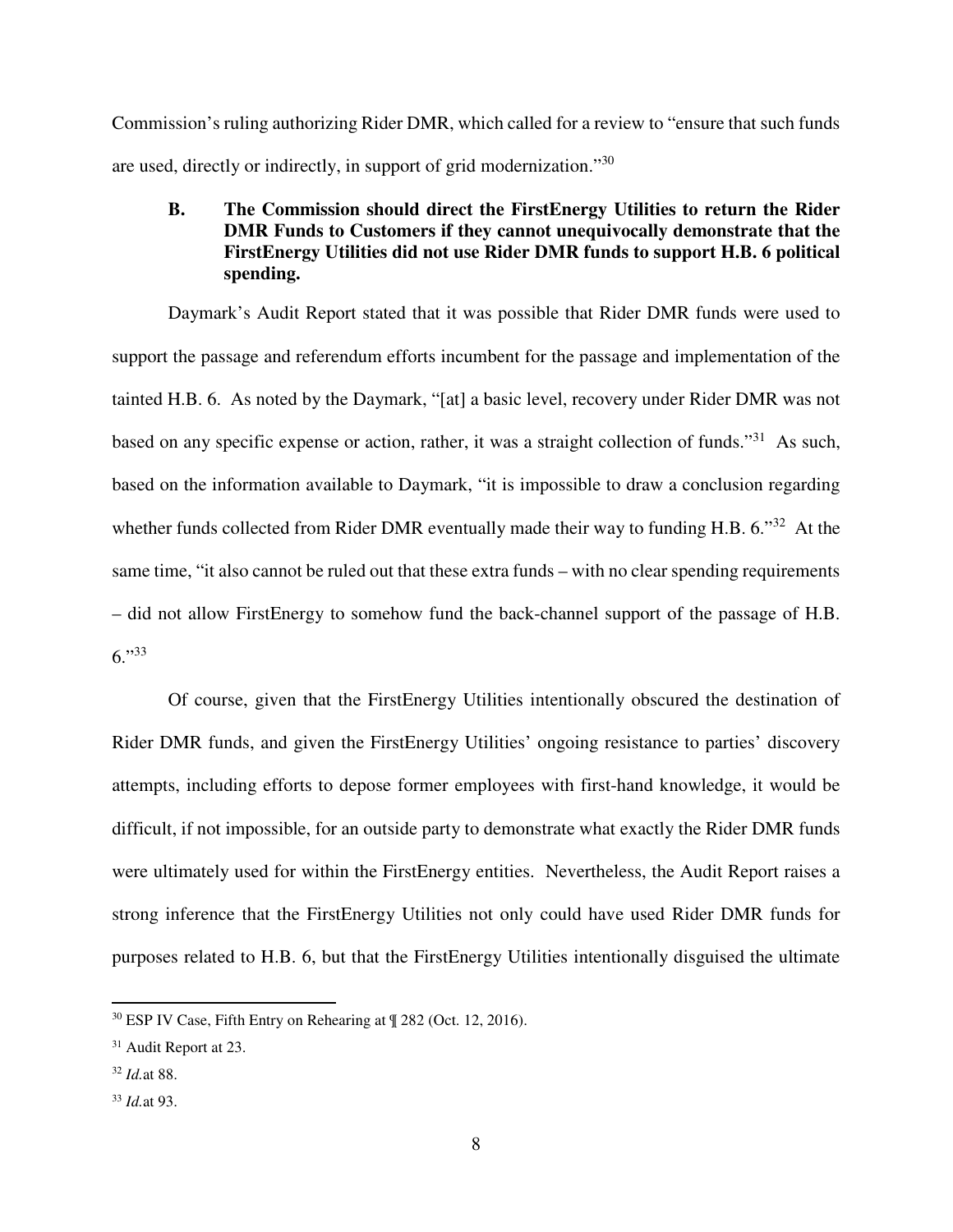destination of these funds. Given the extent of the current evidence, the difficulty of obtaining proof for outside parties, and the FirstEnergy Utilities' ongoing resistance to discovery, the Commission should direct the FirstEnergy Utilities to return the Rider DMR Funds to customers if they cannot unequivocally present evidence demonstrating that the Rider DMR funds were not used in relation to H.B. 6 or to fund the back-channel support of the passage of H.B. 6 or to oppose the subsequent referendum effort.

#### **C. The Commission should assess sanctions on the FirstEnergy Utilities and order restitution to customers.**

Lastly, the FirstEnergy Utilities violated the Commission's October 12, 2016, Fifth Entry on Rehearing when they failed to ensure Rider DMR funds were used directly or indirectly in support of grid modernization, and when they failed to track the spending of Rider DMR funds to enable Staff to review the use of those funds. As such, the Commission should assess sanctions against the FirstEnergy Utilities.

R.C. 4905.54 and Ohio Adm.Code 4901:1-10-30 allow the Commission to impose several penalties for electric distribution utilities that fail to comply with Commission orders. The Commission may assess a forfeiture of up to \$10,000 per violation, where each day's continued violation of the relevant Commission ruling constitutes a separate offense.<sup>34</sup> Additionally, the Commission can implement corrective action to effectuate compliance, or direct the utility to provide restitution or damages to the effected customers.<sup>35</sup> Lastly, these forfeitures and other penalties are cumulative.<sup>36</sup>

<sup>34</sup> R.C. 4905.54; R.C. 4905.56; Ohio Adm.Code 4901:1-10-30(A)(1).

<sup>35</sup> Ohio Adm.Code 4901:1-10-30(A)(2), (3).

<sup>&</sup>lt;sup>36</sup> R.C. 4905.64.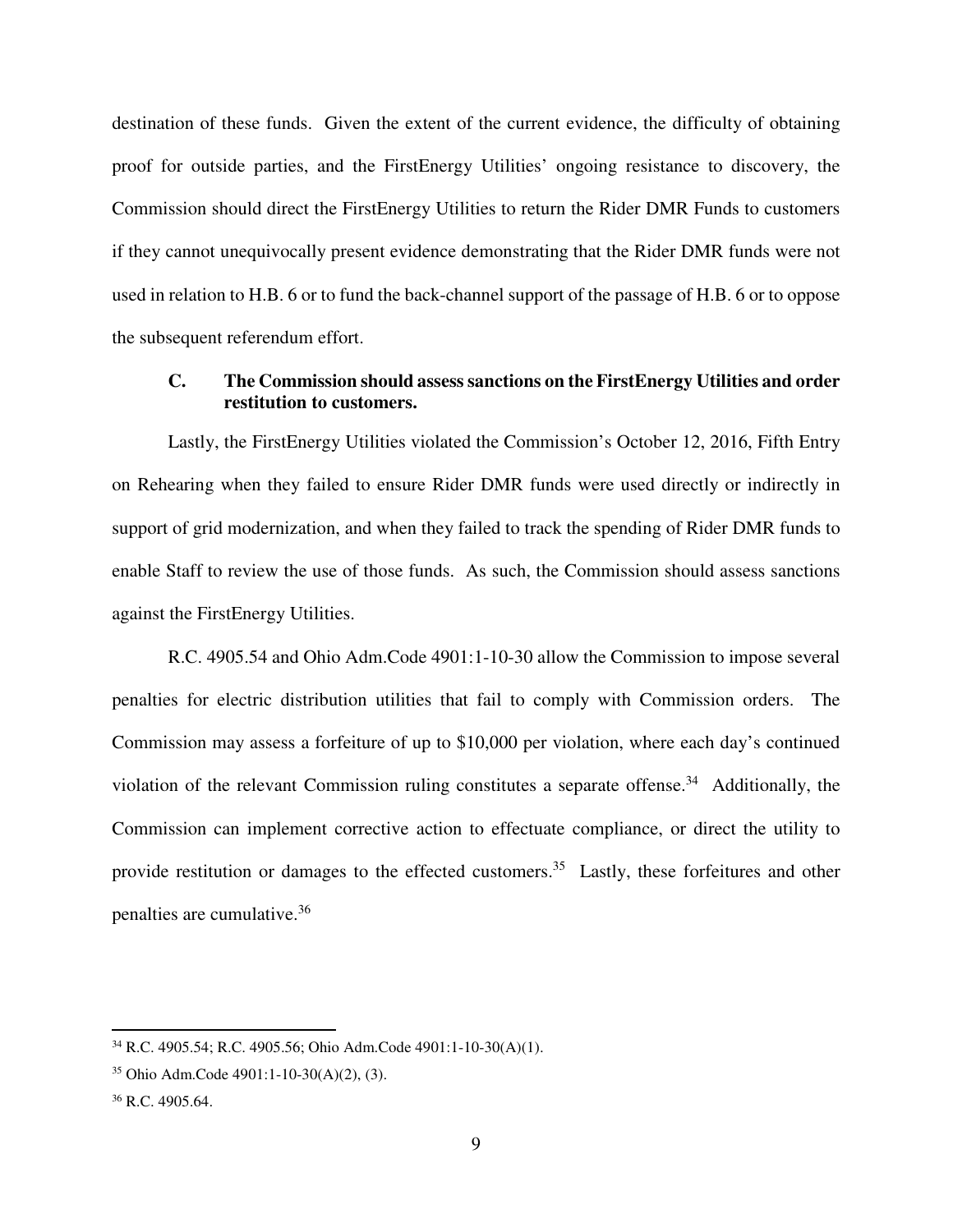The FirstEnergy Utilities harmed consumers to the tune of \$450 million dollars when they collected funds purportedly for distribution modernization, but failed to actually spend that money on distribution modernization and failed to properly keep track of the funds. As such, each day's implementation of the Rider DMR contrary to the Commission's October 12, 2016, Fifth Entry on Rehearing constitutes a separate offense. The Commission can, and should, remedy these continued offenses by assessing forfeitures against the Utilities and directing them to provide restitution to their customers.

#### **III. CONCLUSION**

The Audit Report filed by Daymark demonstrated that the FirstEnergy Utilities violated the Commission's October 12, 2016, Fifth Entry on Rehearing by failing to ensure Rider DMR funds were used for distribution modernization and for failing to track the funds. The Audit Report also demonstrated the substantial likelihood that the FirstEnergy Utilities used these funds to support H.B. 6 and/or to oppose the subsequent referendum effort. As such, the Commission should direct the FirstEnergy Utilities to take the action recommended herein by OMAEG.

Respectfully submitted,

 */s/ Kimberly W. Bojko\_\_\_\_\_\_*  Kimberly W. Bojko (0069402) Jonathan B. Wygonski (0100060) Carpenter Lipps & Leland LLP 280 North High Street, Suite 1300 Columbus, Ohio 43215 Telephone: (614) 365-4100 Bojko@carpenterlipps.com wygonski@carpenterlipps.com (willing to accept service by email)

*Counsel for the Ohio Manufacturers' Association Energy Group*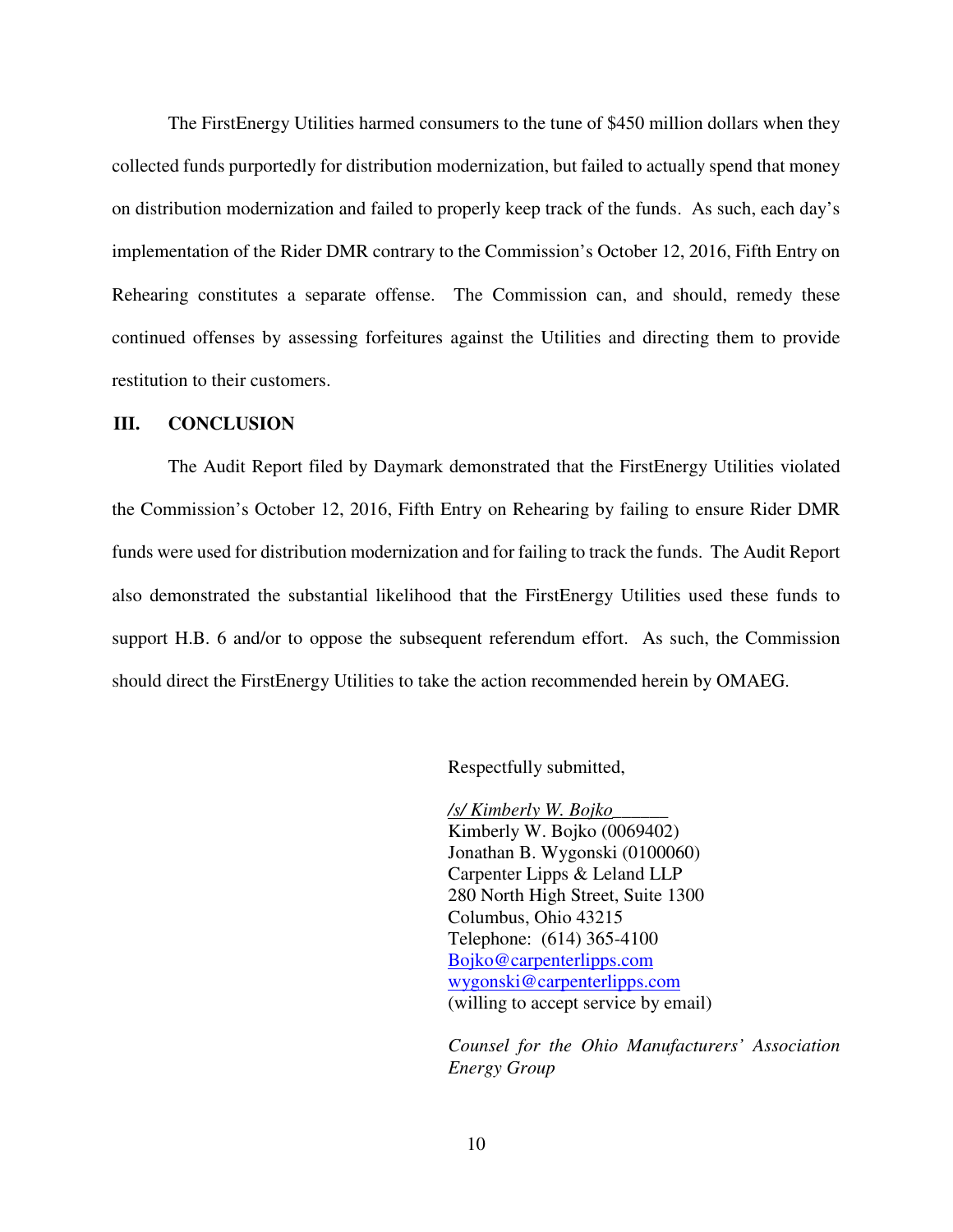#### **CERTIFICATE OF SERVICE**

The Public Utilities Commission of Ohio's e-filing system will electronically serve notice of the filing of this document on the parties referenced on the service list of the docket card who have electronically subscribed to the case. In addition, the undersigned hereby certifies that a copy of the foregoing document also is being served via electronic mail on April 19, 2021 upon the parties listed below.

> */s/ Kimberly W. Bojko*  Kimberly W. Bojko

*Counsel for the Ohio Manufacturers' Association Energy Group* 

steven.beeler@ohioattorneygeneral.gov mkurtz@BKLlawfirm.com kboehm@BKLlawfirm.com jkylercohn@BKLlawfirm.com scasto@firstenergycorp.com bknipe@firstenergycorp.com jlang@calfee.com khehmeyer@calfee.com mkeaney@calfee.com mpritchard@mcneeslaw.com fdarr@mcneeslaw.com Maureen.willis@occ.ohio.gov William.michael@occ.ohio.gov Angela.obrien@occ.ohio.gov rdove@keglerbrown.com mfleisher@dickinsonwright.com mwise@mcdonaldhopkins.com

Attorney Examiners:

Megan.addison@puco.ohio.gov Jacqueline.St.John@puco.ohio.gov